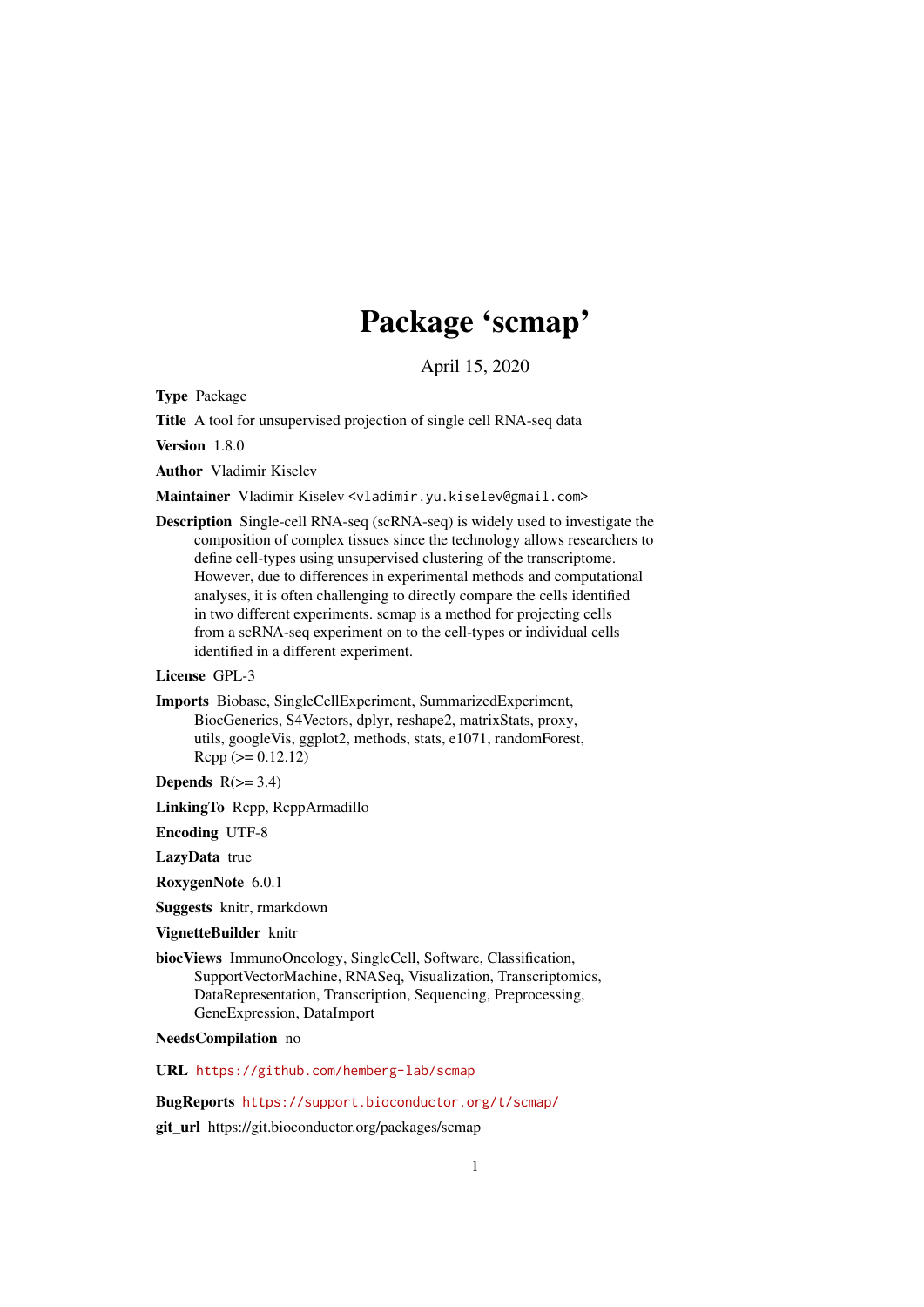<span id="page-1-0"></span>

git\_branch RELEASE\_3\_10 git\_last\_commit 1ff0a4b git\_last\_commit\_date 2019-10-29 Date/Publication 2020-04-14

## R topics documented:

|                                                                                                                | $\overline{3}$ |
|----------------------------------------------------------------------------------------------------------------|----------------|
|                                                                                                                | $\mathbf{3}$   |
|                                                                                                                | $\overline{4}$ |
| $indexCluster \dots \dots \dots \dots \dots \dots \dots \dots \dots \dots \dots \dots \dots \dots \dots \dots$ | - 5            |
|                                                                                                                | -6             |
|                                                                                                                | -6             |
|                                                                                                                | $\overline{7}$ |
|                                                                                                                | - 8            |
|                                                                                                                | $\overline{9}$ |
|                                                                                                                |                |
|                                                                                                                |                |
|                                                                                                                |                |
|                                                                                                                |                |
|                                                                                                                |                |

#### **Index** [13](#page-12-0)

ann *Cell type annotations for data extracted from a publication by Yan et al.*

#### Description

Cell type annotations for data extracted from a publication by Yan et al.

#### Usage

ann

#### Format

An object of class data. frame with 90 rows and 1 columns.

### Source

<http://dx.doi.org/10.1038/nsmb.2660>

Each row corresponds to a single cell from 'yan' dataset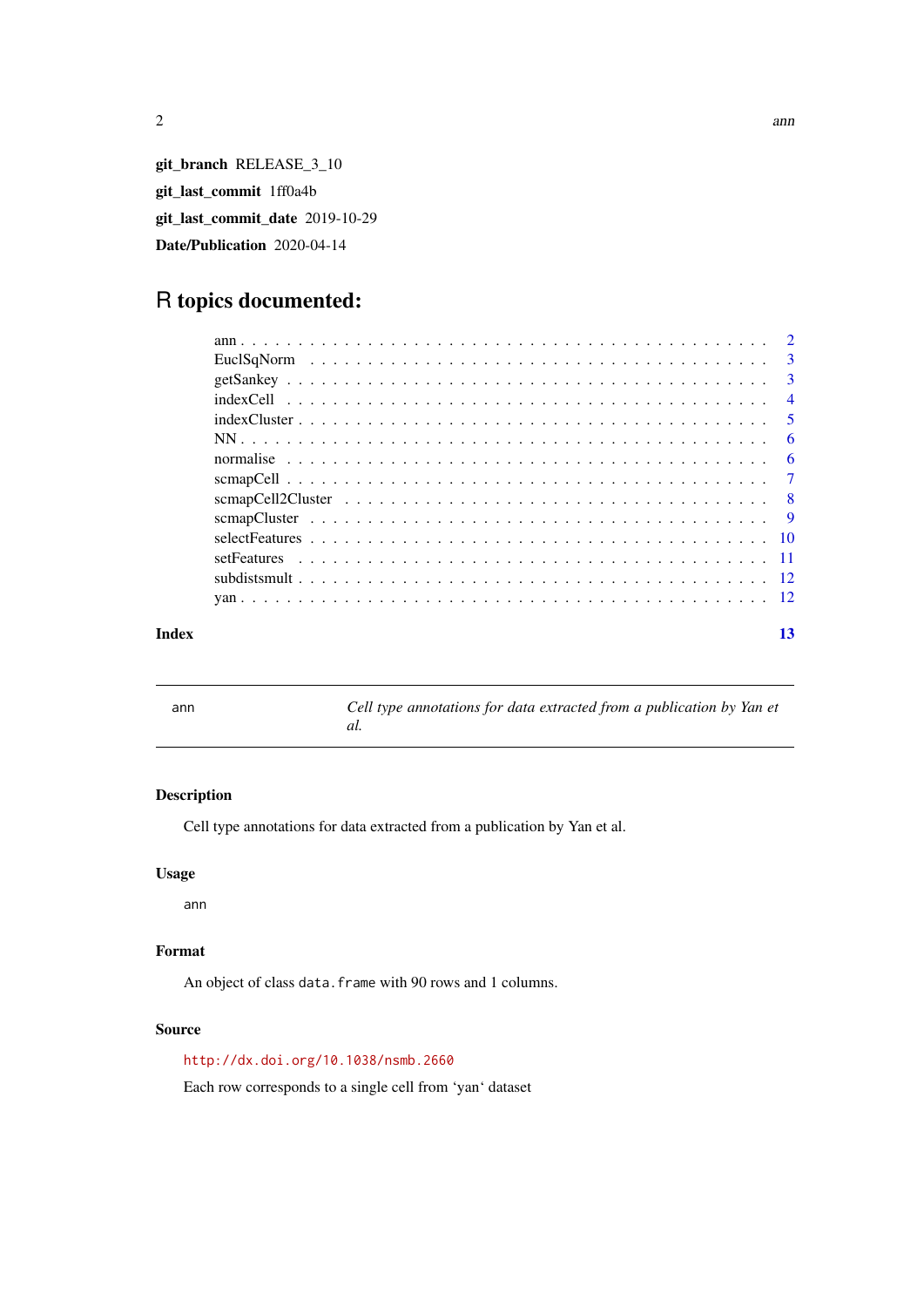<span id="page-2-0"></span>

| EuclSgNorm | The Euclidean Squared Norm of each column of a matrix is computed<br>and the whole result is returned as a vector. Used as part of the ap-<br>prox. calculations of the cosine similarity between the query and the<br>reference. |
|------------|-----------------------------------------------------------------------------------------------------------------------------------------------------------------------------------------------------------------------------------|
|            |                                                                                                                                                                                                                                   |

The Euclidean Squared Norm of each column of a matrix is computed and the whole result is returned as a vector. Used as part of the approx. calculations of the cosine similarity between the query and the reference.

#### Usage

EuclSqNorm(dat)

#### Arguments

dat A numerical matrix

getSankey *Plot Sankey diagram comparing two clusterings*

#### Description

Sometimes it is useful to see how the clusters in two different clustering solutions correspond to each other. Sankey diagram is a good way to visualize them. This function takes as input two clustering solutions and visualizes them using a Sankey diagram. The order of the reference clusters is defined by their labels in increasing order.

#### Usage

```
getSankey(reference, clusters, plot_width = 400, plot_height = 600,
 colors = NULL)
```
#### Arguments

| reference   | reference clustering labels                                                                                                                                                                                                     |
|-------------|---------------------------------------------------------------------------------------------------------------------------------------------------------------------------------------------------------------------------------|
| clusters    | clustering labels under investigations                                                                                                                                                                                          |
| plot_width  | width of the output plot in pixels                                                                                                                                                                                              |
| plot_height | height of the output plot in pixels                                                                                                                                                                                             |
| colors      | colors of the links between two clusterings. If defined please note that each<br>cluster in the reference clustering has to have its own color. This should be a<br>normal text vector, e.g. c('#FF0000', '#FFA500', '#008000') |

#### Value

an object returned by 'gvisSankey'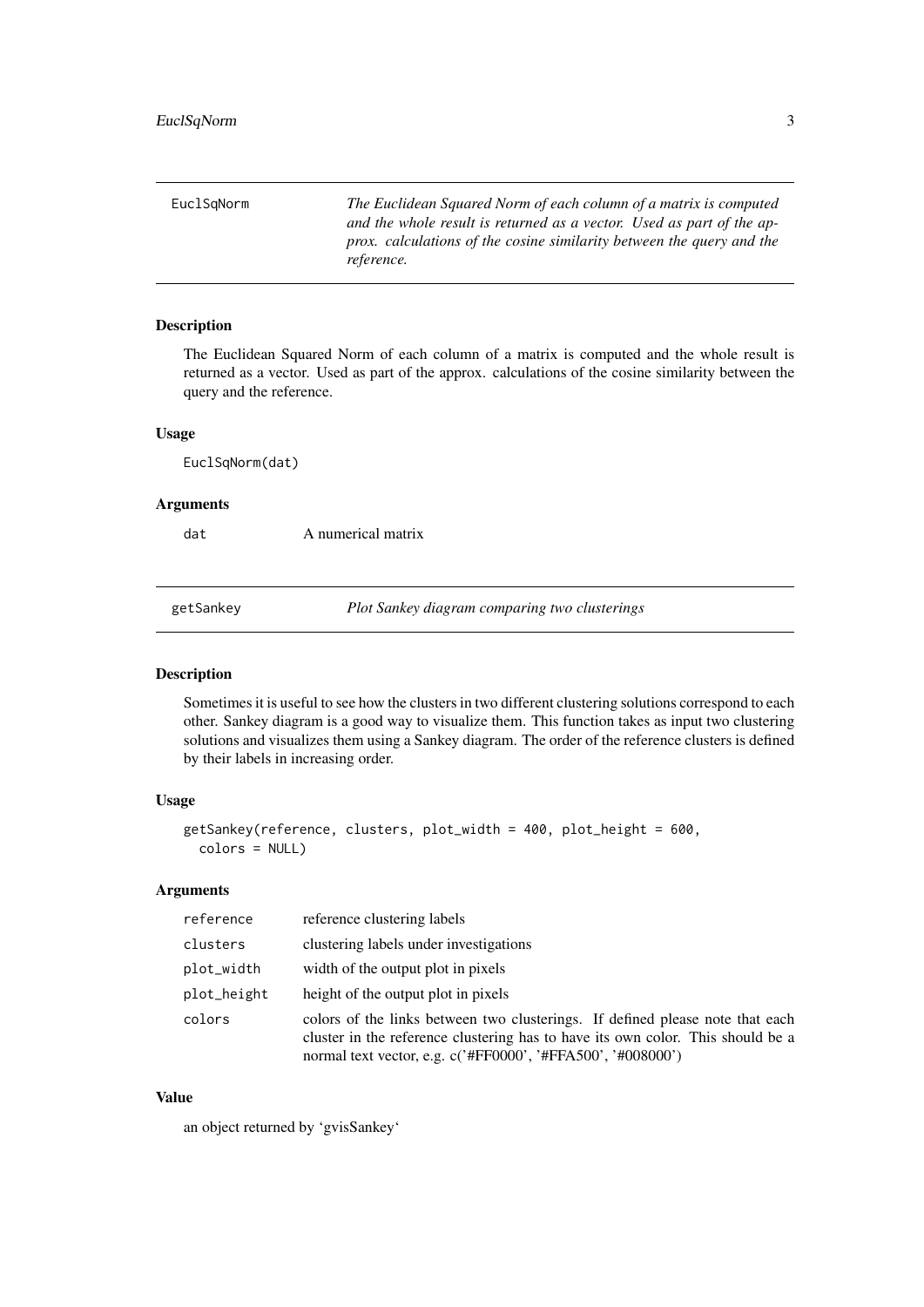#### Examples

plot(getSankey(ann[ , 1], ann[ , 1]))

indexCell *Create an index for a dataset to enable fast approximate nearest neighbour search*

#### Description

The method is based on product quantization for the cosine distance. Split the training data into M identically sized chunks by genes. Use k-means to find k subcentroids for each group. Assign cluster numbers to each member of the dataset.

#### Usage

 $indexCell(object = NULL, M = NULL, k = NULL)$ indexCell.SingleCellExperiment(object, M, k) ## S4 method for signature 'SingleCellExperiment'  $indexCell(object = NULL, M = NULL,$  $k = NULL$ 

#### Arguments

| object | an object of SingleCellExperiment class              |
|--------|------------------------------------------------------|
| м      | number of chunks into which the expr matrix is split |
| k      | number of clusters per group for k-means clustering  |

#### Value

a list of four objects: 1) a list of matrices containing the subcentroids of each group 2) a matrix containing the subclusters for each cell for each group 3) the value of M 4) the value of k

```
library(SingleCellExperiment)
sce <- SingleCellExperiment(assays = list(normcounts = as.matrix(yan)), colData = ann)
# this is needed to calculate dropout rate for feature selection
# important: normcounts have the same zeros as raw counts (fpkm)
counts(sce) <- normcounts(sce)
logcounts(sce) <- log2(normcounts(sce) + 1)
# use gene names as feature symbols
rowData(sce)$feature_symbol <- rownames(sce)
isSpike(sce, 'ERCC') <- grepl('^ERCC-', rownames(sce))
# remove features with duplicated names
sce <- sce[!duplicated(rownames(sce)), ]
sce <- selectFeatures(sce)
sce <- indexCell(sce)
```
<span id="page-3-0"></span>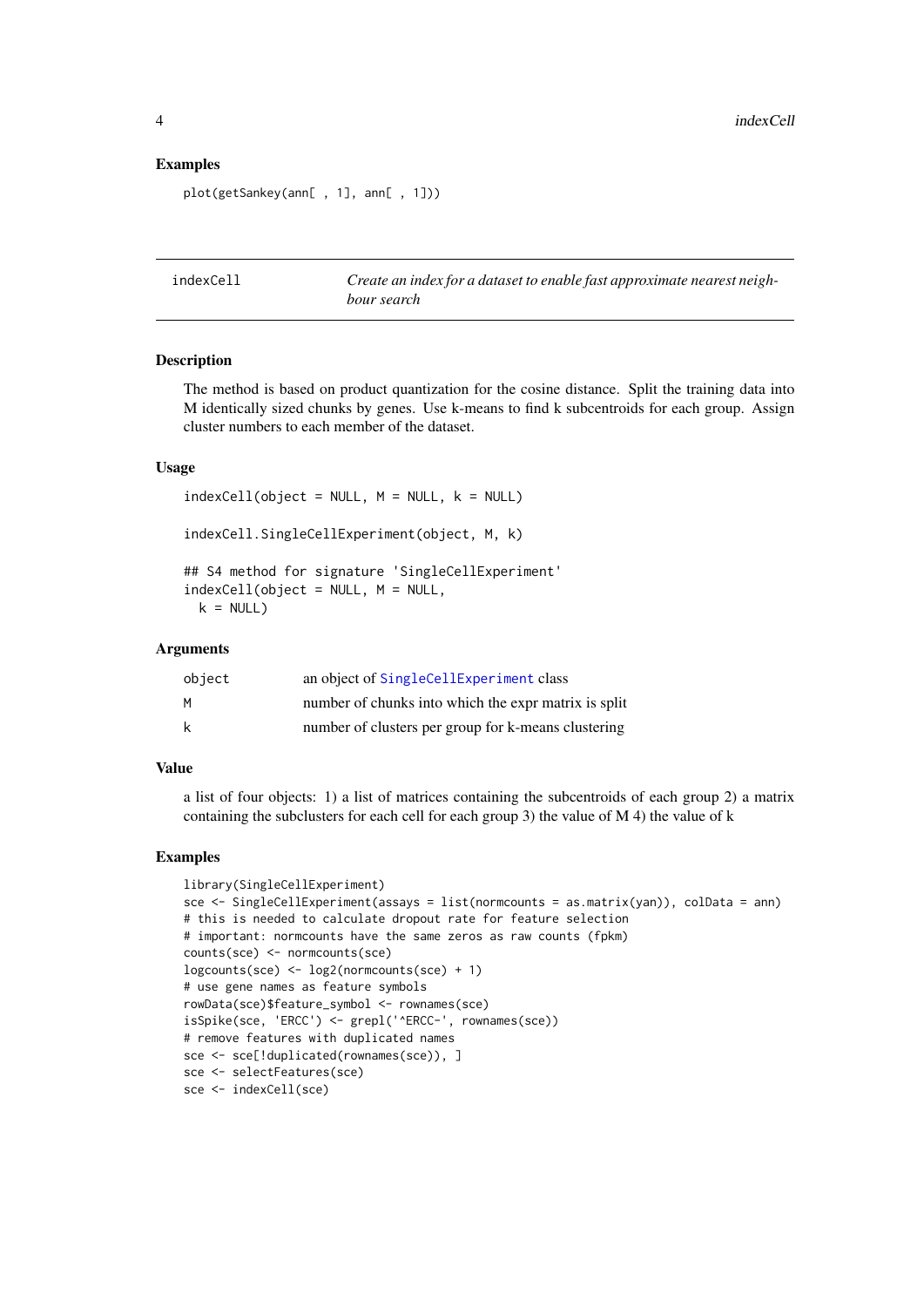<span id="page-4-0"></span>

Calculates centroids of each cell type and merge them into a single table.

#### Usage

```
indexCluster(object = NULL, cluster_col = "cell_type1")
indexCluster.SingleCellExperiment(object, cluster_col)
## S4 method for signature 'SingleCellExperiment'
indexCluster(object = NULL,
 cluster_col = "cell_type1")
```
#### Arguments

| object      | SingleCellExperiment object                                                                                              |
|-------------|--------------------------------------------------------------------------------------------------------------------------|
| cluster col | column name in the 'colData' slot of the SingleCellExperiment object contain-<br>ing the cell classification information |

#### Value

a 'data.frame' containing calculated centroids of the cell types of the Reference dataset

```
library(SingleCellExperiment)
sce <- SingleCellExperiment(assays = list(normcounts = as.matrix(yan)), colData = ann)
# this is needed to calculate dropout rate for feature selection
# important: normcounts have the same zeros as raw counts (fpkm)
counts(sce) <- normcounts(sce)
logcounts(sce) <- log2(normcounts(sce) + 1)
# use gene names as feature symbols
rowData(sce)$feature_symbol <- rownames(sce)
isSpike(sce, 'ERCC') <- grepl('^ERCC-', rownames(sce))
# remove features with duplicated names
sce <- sce[!duplicated(rownames(sce)), ]
sce <- selectFeatures(sce)
sce <- indexCluster(sce[rowData(sce)$scmap_features, ])
```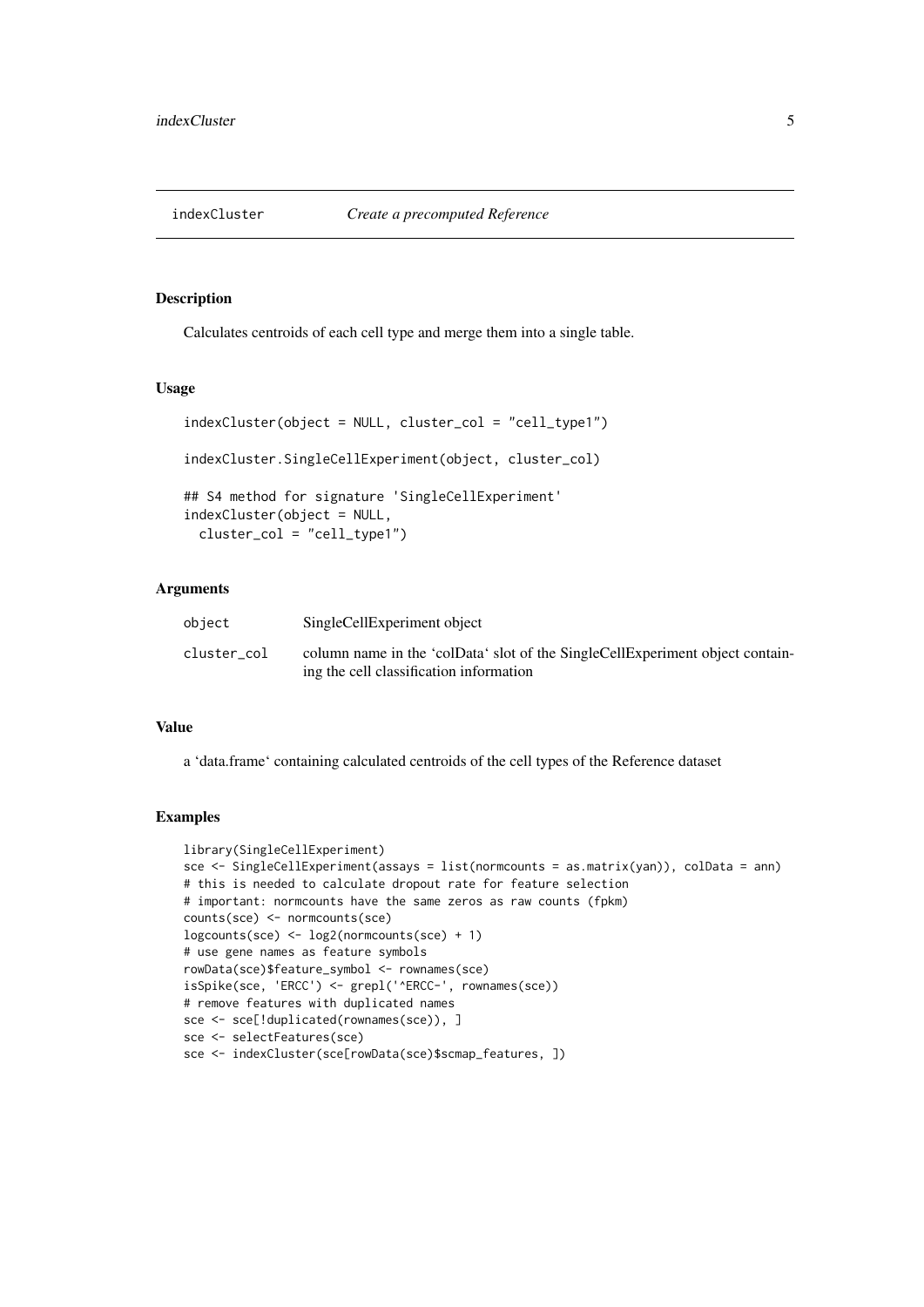<span id="page-5-0"></span>NN *Main nearest neighbour calculation function. Used on the first reference dataset. Returns a list of three objects: 1) the cell indices of the w nearest neighbours 2) the corresponding approx. cosine similarities*

### Description

Main nearest neighbour calculation function. Used on the first reference dataset. Returns a list of three objects: 1) the cell indices of the w nearest neighbours 2) the corresponding approx. cosine similarities

#### Usage

NN(w, k, subcentroids, subclusters, query\_chunks, M, SqNorm)

#### Arguments

| W            | An integer specifying the number of nearest neighbours                                                                                |
|--------------|---------------------------------------------------------------------------------------------------------------------------------------|
| k            | An integer specifying the number of subcentroids for each product quantization<br>chunk                                               |
| subcentroids | A list of matrices containing the subcentroids of each chunk.                                                                         |
| subclusters  | A matrix containing the subcentroid assignments of each reference cell. See<br>scf index.                                             |
| query_chunks | A list of matrices containing the chunks of the query dataset after it has been<br>split according to the product quantization method |
| M            | An integer specifying the number of chunks                                                                                            |
| SqNorm       | A numerical vector containing the Euclidean Squared Norm of each query cell.                                                          |

normalise *Normalises each column of a matrix*

#### Description

Normalises each column of a matrix

#### Usage

```
normalise(dat)
```
#### Arguments

dat A numerical matrix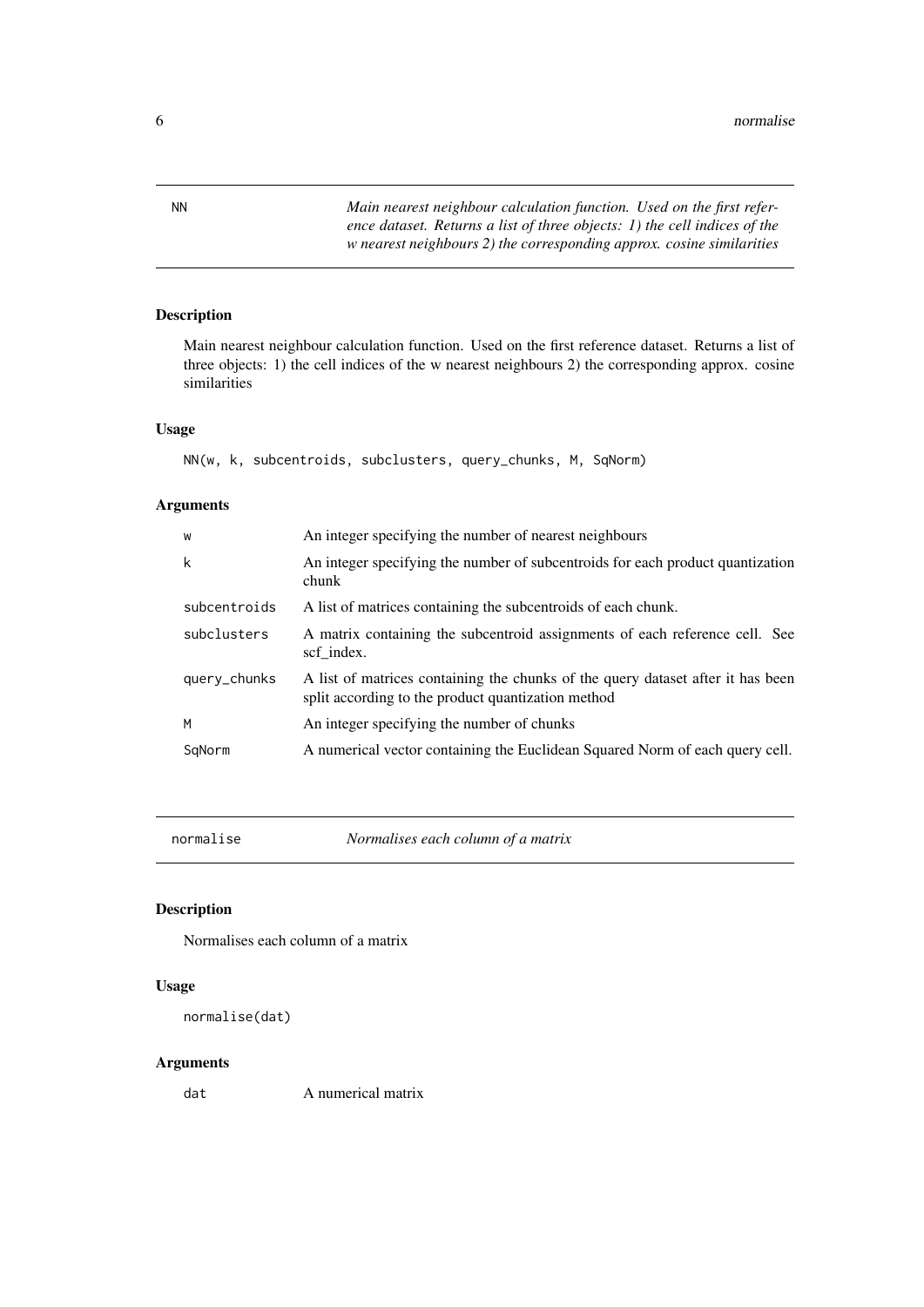<span id="page-6-0"></span>

For each cell in a query dataset, we search for the nearest neighbours by cosine distance within a collection of reference datasets.

#### Usage

```
scmapCell(projection = NULL, index_list = NULL, w = 10)scmapCell.SingleCellExperiment(projection, index_list, w)
## S4 method for signature 'SingleCellExperiment'
scmapCell(projection = NULL,
  index_list = NULL, w = 10)
```
#### Arguments

| projection | an object of SingleCellExperiment class                                |
|------------|------------------------------------------------------------------------|
| index list | list of index objects each coming from the output of 'indexCell'       |
| W          | a positive integer specifying the number of nearest neighbours to find |

#### Value

a list of 3 objects: 1) a matrix with the closest w neighbours by cell number of each query cell stored by column 2) a matrix of integers giving the reference datasets from which the above cells came from 3) a matrix with the cosine similarities corresponding to each of the nearest neighbours

```
library(SingleCellExperiment)
sce <- SingleCellExperiment(assays = list(normcounts = as.matrix(yan)), colData = ann)
# this is needed to calculate dropout rate for feature selection
# important: normcounts have the same zeros as raw counts (fpkm)
counts(sce) <- normcounts(sce)
logcounts(sce) <- log2(normcounts(sce) + 1)
# use gene names as feature symbols
rowData(sce)$feature_symbol <- rownames(sce)
isSpike(sce, 'ERCC') <- grepl('^ERCC-', rownames(sce))
# remove features with duplicated names
sce <- sce[!duplicated(rownames(sce)), ]
sce <- selectFeatures(sce)
sce <- indexCell(sce)
scmapCell_results <- scmapCell(sce, list(metadata(sce)$scmap_cell_index))
```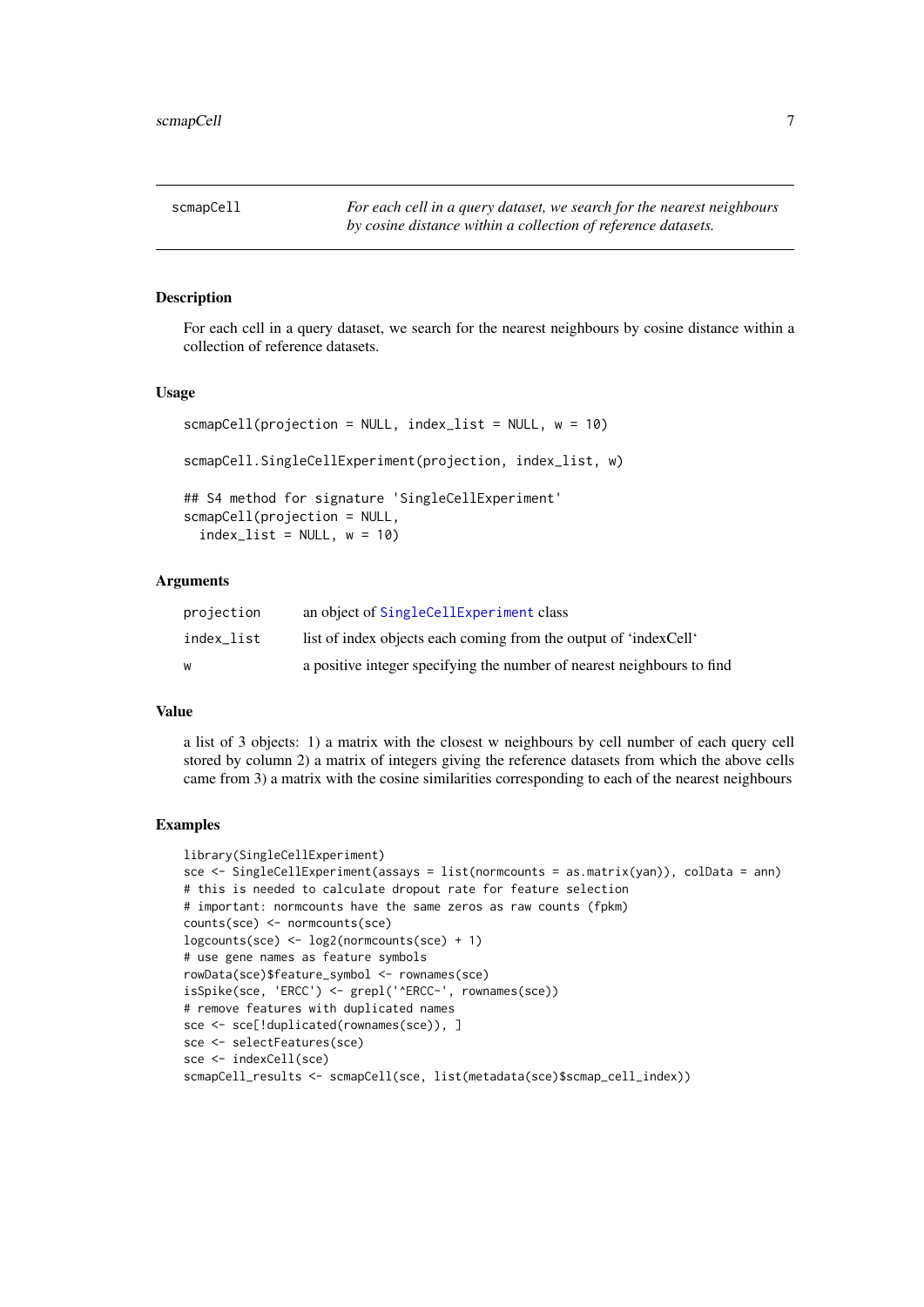<span id="page-7-0"></span>

Each cell in the query dataset is assigned a cell-type if the similarity between its nearest neighbour exceeds a threshold AND its w nearest neighbours have the same cell-type.

#### Usage

```
scmapCell2Cluster(scmapCell_results = NULL, cluster_list = NULL, w = 3,
  threshold = 0.5)
scmapCell2Cluster.SingleCellExperiment(scmapCell_results, cluster_list, w,
```
threshold)

```
## S4 method for signature 'list'
scmapCell2Cluster(scmapCell_results = NULL,
 cluster_list = NULL, w = 3, threshold = 0.5)
```
#### Arguments

| scmapCell_results |                                                                                                                                   |
|-------------------|-----------------------------------------------------------------------------------------------------------------------------------|
|                   | the output of 'scmapCell()' with 'projection' as its input.                                                                       |
| cluster_list      | list of cell cluster labels correspondint to each index against which the 'projec-<br>tion has been projected                     |
| W                 | an integer specifying the number of nearest neighbours to find                                                                    |
| threshold         | the threshold which the maximum similarity between the query and a reference<br>cell must exceed for the cell-type to be assigned |

#### Value

The query dataset with the predicted labels attached to colData(query\_dat)\$cell\_type1

```
library(SingleCellExperiment)
sce <- SingleCellExperiment(assays = list(normcounts = as.matrix(yan)), colData = ann)
# this is needed to calculate dropout rate for feature selection
# important: normcounts have the same zeros as raw counts (fpkm)
counts(sce) <- normcounts(sce)
logcounts(sce) <- log2(normcounts(sce) + 1)
# use gene names as feature symbols
rowData(sce)$feature_symbol <- rownames(sce)
isSpike(sce, 'ERCC') <- grepl('^ERCC-', rownames(sce))
# remove features with duplicated names
sce <- sce[!duplicated(rownames(sce)), ]
sce <- selectFeatures(sce)
sce <- indexCell(sce)
scmapCell_results <- scmapCell(sce, list(metadata(sce)$scmap_cell_index))
sce <- scmapCell2Cluster(scmapCell_results, cluster_list = list(colData(sce)$cell_type1))
```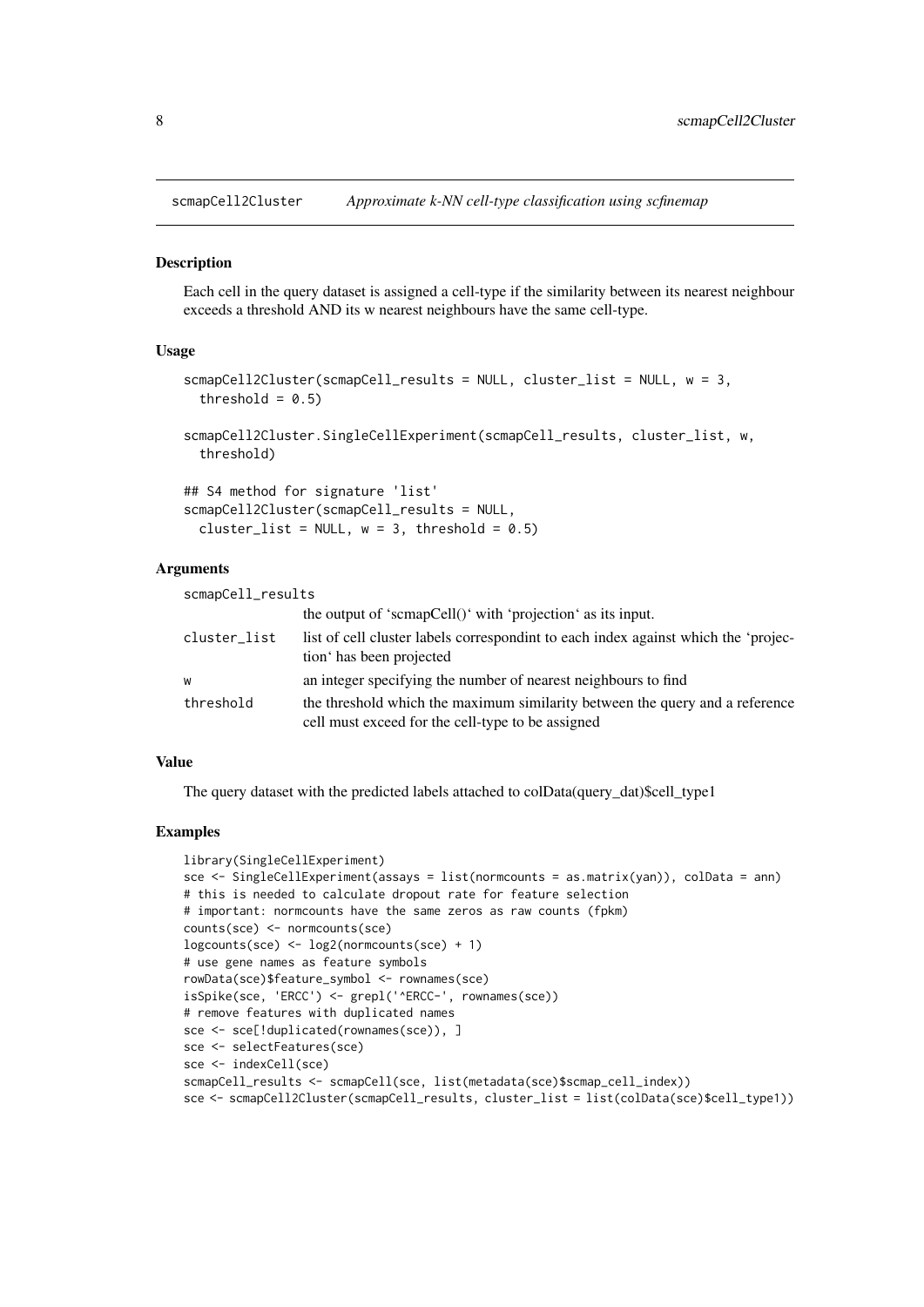<span id="page-8-0"></span>

Projection of one dataset to another

#### Usage

```
scmapCluster(projection = NULL, index_list = NULL, threshold = 0.7)
scmapCluster.SingleCellExperiment(projection, index_list, threshold)
## S4 method for signature 'SingleCellExperiment'
scmapCluster(projection = NULL,
  index_list = NULL, threshold = 0.7)
```
#### Arguments

| projection | 'SingleCellExperiment' object to project                            |
|------------|---------------------------------------------------------------------|
| index list | list of index objects each coming from the output of 'indexCluster' |
| threshold  | threshold on similarity (or probability for SVM and RF)             |

#### Value

The projection object of [SingleCellExperiment](#page-0-0) class with labels calculated by 'scmap' and stored in the scmap\_labels column of the rowData(object) slot.

```
library(SingleCellExperiment)
sce <- SingleCellExperiment(assays = list(normcounts = as.matrix(yan)), colData = ann)
# this is needed to calculate dropout rate for feature selection
# important: normcounts have the same zeros as raw counts (fpkm)
counts(sce) <- normcounts(sce)
logcounts(sce) <- log2(normcounts(sce) + 1)
# use gene names as feature symbols
rowData(sce)$feature_symbol <- rownames(sce)
isSpike(sce, 'ERCC') <- grepl('^ERCC-', rownames(sce))
# remove features with duplicated names
sce <- sce[!duplicated(rownames(sce)), ]
sce <- selectFeatures(sce)
sce <- indexCluster(sce)
sce <- scmapCluster(sce, list(metadata(sce)$scmap_cluster_index))
```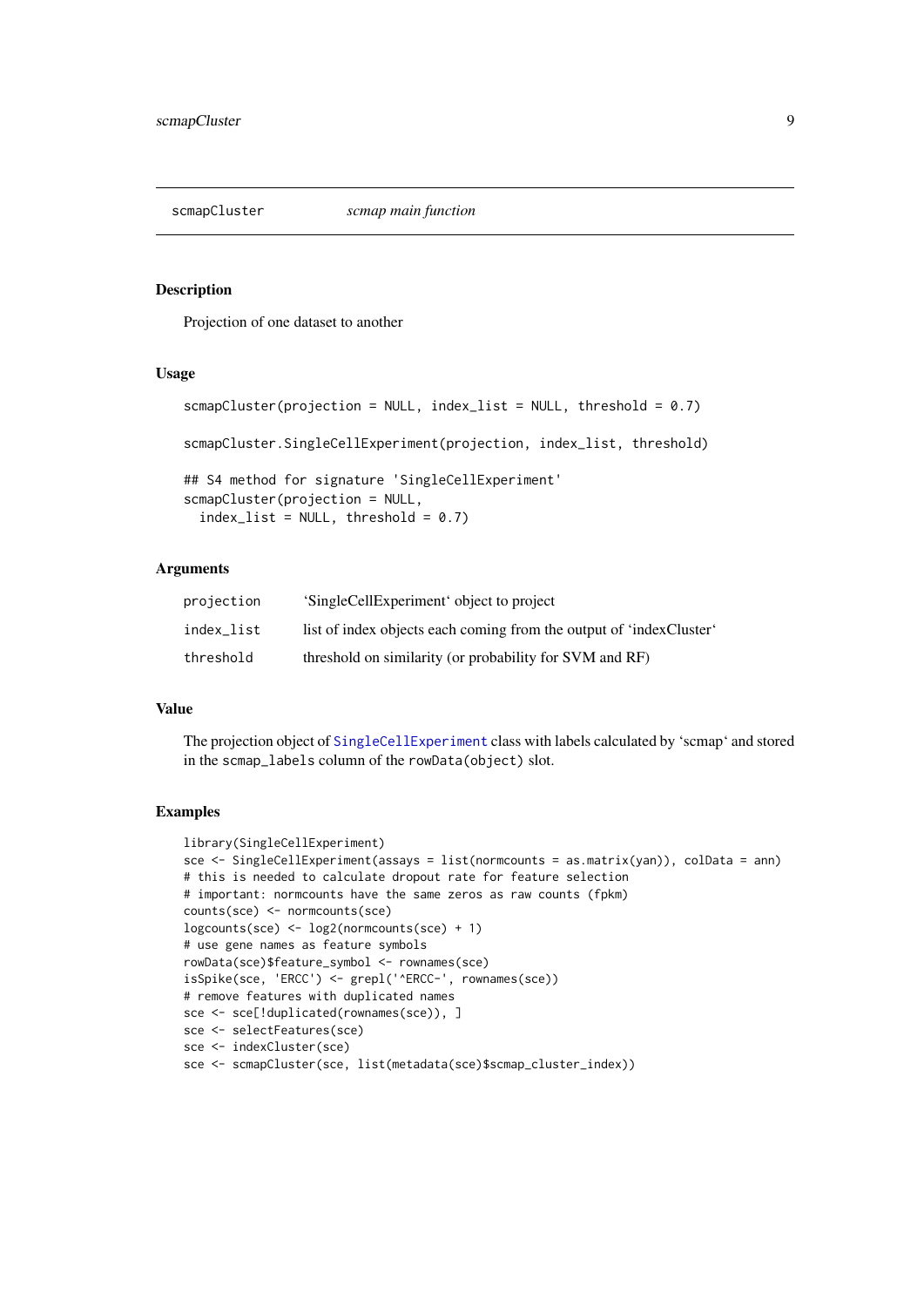This is a modification of the M3Drop method. Instead of fitting a Michaelis-Menten model to the log expression-dropout relation, we fit a linear model. Namely, the linear model is build on the log(expression) versus log(dropout) distribution. After fitting a linear model important features are selected as the top N residuals of the linear model.

#### Usage

```
selectFeatures(object, n_features = 500, suppress_plot = TRUE)
selectFeatures.SingleCellExperiment(object, n_features, suppress_plot)
## S4 method for signature 'SingleCellExperiment'
selectFeatures(object, n_features = 500,
  suppress_plot = TRUE)
```
#### Arguments

| object        | an object of SingleCellExperiment class                                              |
|---------------|--------------------------------------------------------------------------------------|
| n features    | number of the features to be selected                                                |
| suppress_plot | boolean parameter, which defines whether to plot log(expression) versus log(dropout) |
|               | distribution for all genes. Selected features are highlighted with the red colour.   |

#### Details

Please note that feature\_symbol column of rowData(object) must be present in the input object and should not contain any duplicated feature names. This column defines feature names used during projection. Feature symbols in the reference dataset must correpond to the feature symbols in the projection dataset, otherwise the mapping will not work!

#### Value

an object of [SingleCellExperiment](#page-0-0) class with a new column in rowData(object) slot which is called scmap\_features. It can be accessed by using as.data.frame(rowData(object))\$scmap\_features.

```
library(SingleCellExperiment)
sce <- SingleCellExperiment(assays = list(normcounts = as.matrix(yan)), colData = ann)
# this is needed to calculate dropout rate for feature selection
# important: normcounts have the same zeros as raw counts (fpkm)
counts(sce) <- normcounts(sce)
logcounts(sce) <- log2(normcounts(sce) + 1)
# use gene names as feature symbols
rowData(sce)$feature_symbol <- rownames(sce)
isSpike(sce, 'ERCC') <- grepl('^ERCC-', rownames(sce))
# remove features with duplicated names
sce <- sce[!duplicated(rownames(sce)), ]
```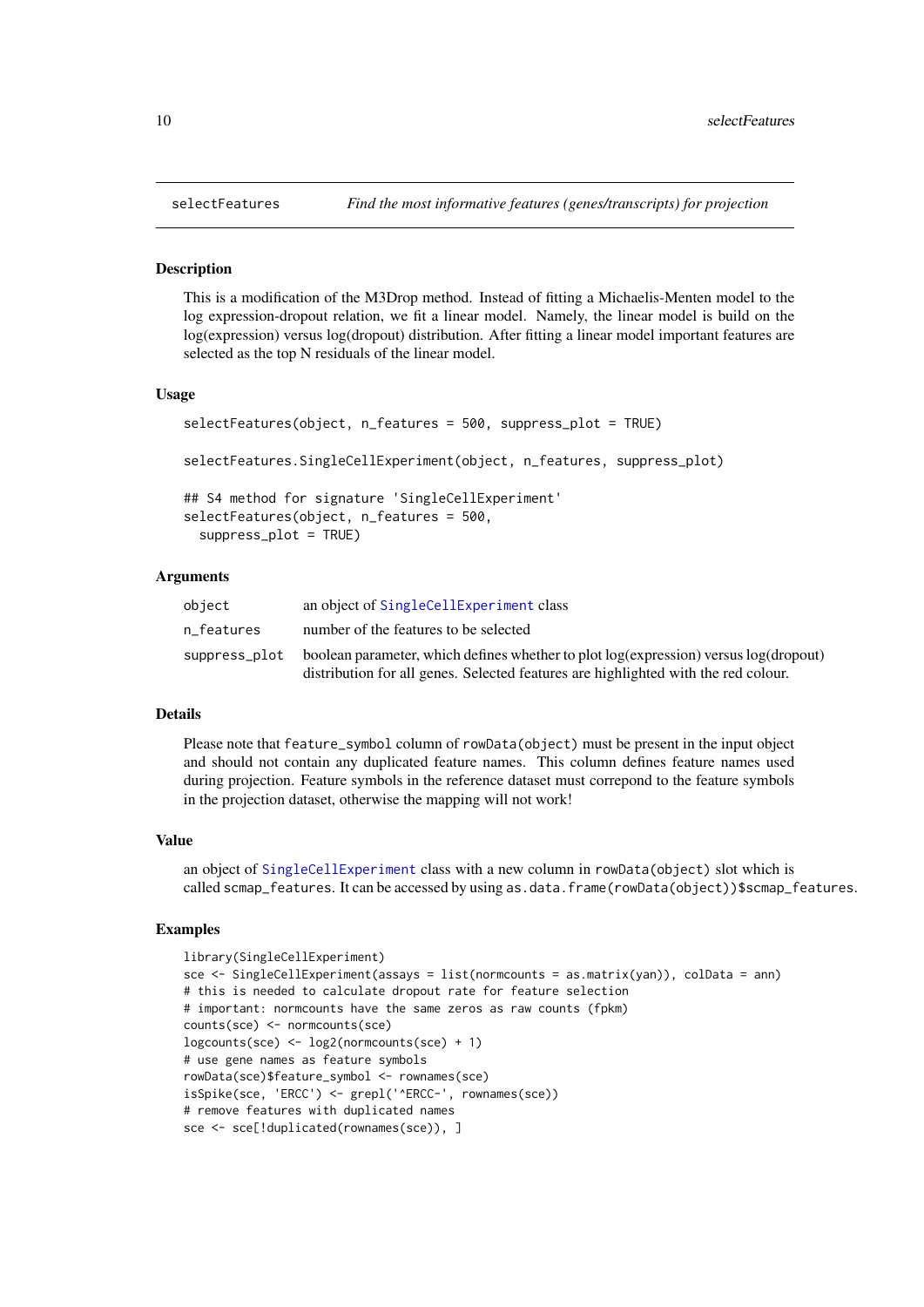#### <span id="page-10-0"></span>setFeatures 11

```
sce <- selectFeatures(sce)
```
setFeatures *Set the most important features (genes/transcripts) for projection*

#### Description

This method manually sets the features to be used for projection.

#### Usage

```
setFeatures(object, features = NULL)
```
setFeatures.SingleCellExperiment(object, features)

## S4 method for signature 'SingleCellExperiment' setFeatures(object, features = NULL)

#### Arguments

| object   | an object of SingleCellExperiment class |
|----------|-----------------------------------------|
| features | a character vector of feature names     |

#### Details

Please note that feature\_symbol column of rowData(object) must be present in the input object and should not contain any duplicated feature names. This column defines feature names used during projection. Feature symbols in the reference dataset must correpond to the feature symbols in the projection dataset, otherwise the mapping will not work!

#### Value

an object of [SingleCellExperiment](#page-0-0) class with a new column in rowData(object) slot which is called scmap\_features. It can be accessed by using as.data.frame(rowData(object))\$scmap\_features.

```
library(SingleCellExperiment)
sce <- SingleCellExperiment(assays = list(normcounts = as.matrix(yan)), colData = ann)
# this is needed to calculate dropout rate for feature selection
# important: normcounts have the same zeros as raw counts (fpkm)
counts(sce) <- normcounts(sce)
logcounts(sce) <- log2(normcounts(sce) + 1)
# use gene names as feature symbols
rowData(sce)$feature_symbol <- rownames(sce)
isSpike(sce, 'ERCC') <- grepl('^ERCC-', rownames(sce))
# remove features with duplicated names
sce <- sce[!duplicated(rownames(sce)), ]
sce <- setFeatures(sce, c('MMP2', 'ZHX3'))
```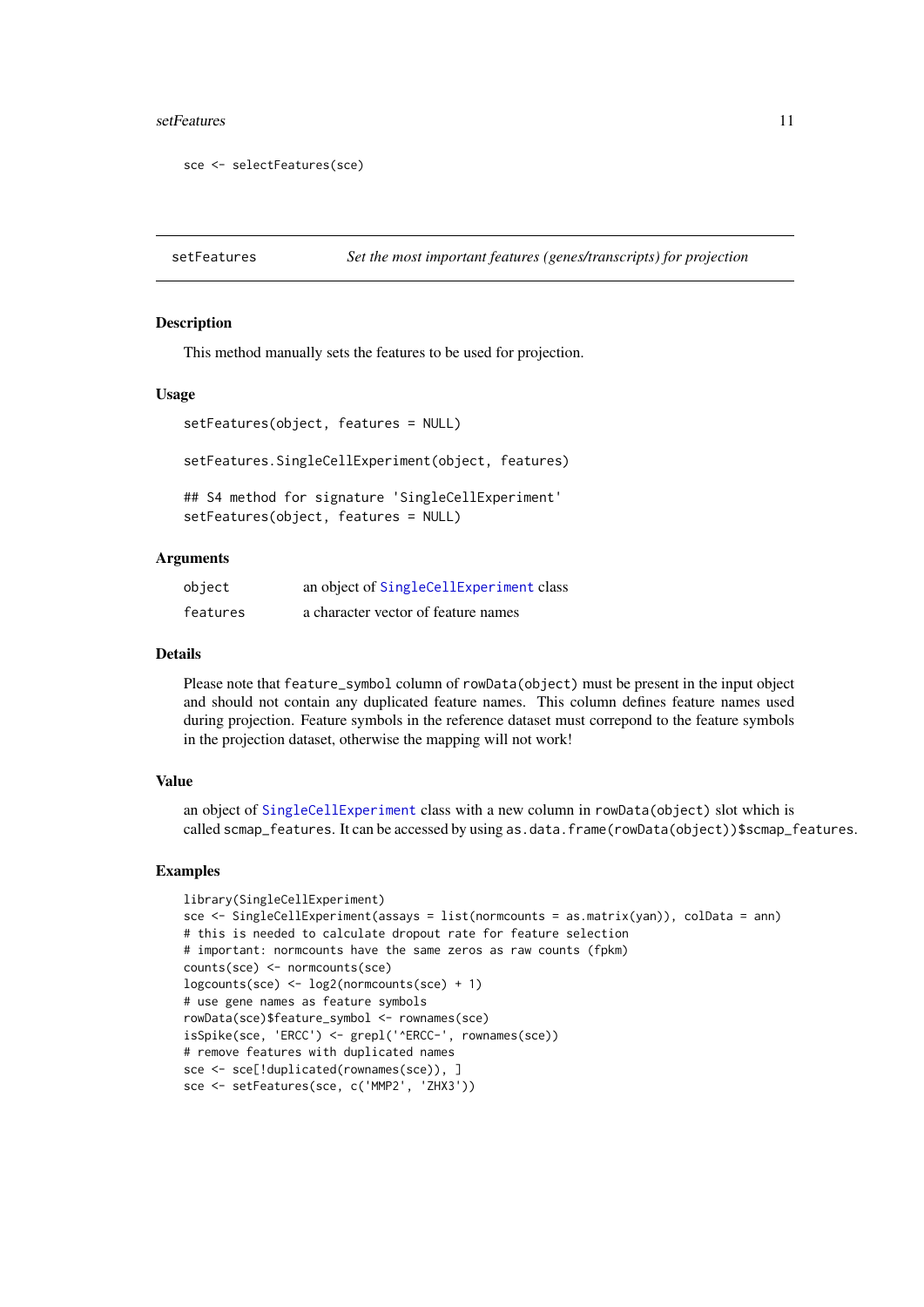<span id="page-11-0"></span>

| subdistsmult | Computes the dot product between the subcentroids from the indexed    |
|--------------|-----------------------------------------------------------------------|
|              | reference and the subvectors of an element of the query dataset. Re-  |
|              | turns an M by k matrix. Used as an intermediate step (in NNfirst and  |
|              | NNmult) for calculating an approximation of the cosine similarity be- |
|              | tween the query and the reference.                                    |

Computes the dot product between the subcentroids from the indexed reference and the subvectors of an element of the query dataset. Returns an M by k matrix. Used as an intermediate step (in NNfirst and NNmult) for calculating an approximation of the cosine similarity between the query and the reference.

#### Usage

subdistsmult(subcentroids, query\_chunks, M, k, cellnum)

#### Arguments

| subcentroids | A list of matrices containing the subcentroids of each chunk.                                                                         |
|--------------|---------------------------------------------------------------------------------------------------------------------------------------|
| query_chunks | A list of matrices containing the chunks of the query dataset after it has been<br>split according to the product quantization method |
| M            | An integer specifying the number of chunks                                                                                            |
| k            | An integer specifying the number of subcentroids per chunk                                                                            |
| cellnum      | An integer specifying the column of the query dataset we wish to consider                                                             |

yan *Single cell RNA-Seq data extracted from a publication by Yan et al.*

#### Description

Single cell RNA-Seq data extracted from a publication by Yan et al.

#### Usage

yan

#### Format

An object of class data. frame with 20214 rows and 90 columns.

#### Source

<http://dx.doi.org/10.1038/nsmb.2660>

Columns represent cells, rows represent genes expression values.